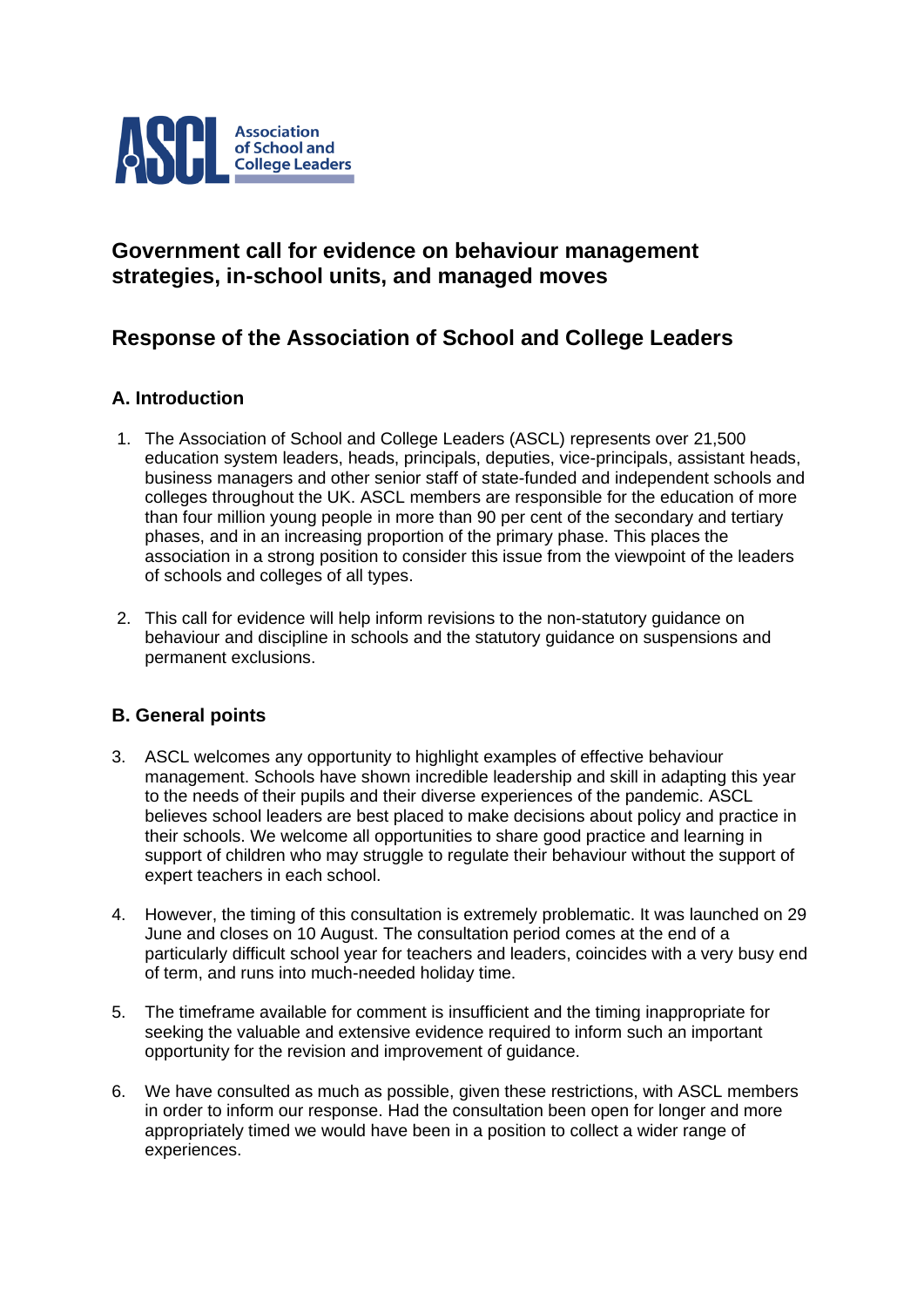7. This poor timing mirrors that of a number of other important consultations, including the initial teacher training market review. We would strongly encourage the government to resist what is starting to feel like a habit of inappropriately timed consultations, if they genuinely wish to seek the views of stakeholders on such crucial issues.

# **C. Responses to specific questions**

# **Part 1: Behaviour management strategies**

#### **Question 7: What new or refreshed whole school behaviour practices did you develop during the COVID pandemic? What was particularly effective and what will you continue to implement after restrictions are lifted?**

- 8. ASCL believes that behaviour management should be relational and aim to understand conduct through the lens of a child's prior experiences. Structure, routines and consistency are key to providing a safe and secure school environment within which all children and young people can thrive.
- 9. Many schools were able to adopt new practices and improve existing approaches to behaviour(s) during the course of the pandemic and particularly on return to school in March 2021. A number of adaptations were made, most notably in relation to
	- a) pastoral systems
	- b) the structure of the school day
	- c) relationships with pupils
	- d) relationships with parents and families
	- e) classroom organisation
	- f) the use of school space

Examples of developments in each of these areas are shared below.

## *a) Restructure and reinforcement of pastoral systems*

- 10. Pastoral leaders in several of the schools which contributed to this consultation response took on more specific, purposeful roles on returning to school in March 2021. Pastoral leaders became more important for proactively supporting positive behaviour – rather than responding reactively, as was more common pre-pandemic.
- 11. Schools reported using middle leaders more effectively as part of their pastoral system. Middle leaders were called upon to monitor new systems and to support and challenge tutors.
- 12. Keeping bubbles together allowed year groups to form more of a community and helped the school focus in on their needs more, meaning management became easier.

## *b) Restructure of the school day*

- 13. Staggering the end of the school day led to calmer and more orderly ends to the day (particularly in city schools), and to fewer complaints of anti-social behaviour. Several schools reported that they plan to maintain this arrangement post-pandemic.
- 14. One-way systems worked well and will be maintained in some schools, although some schools felt strongly there is a danger that systems such as these become more 'rules'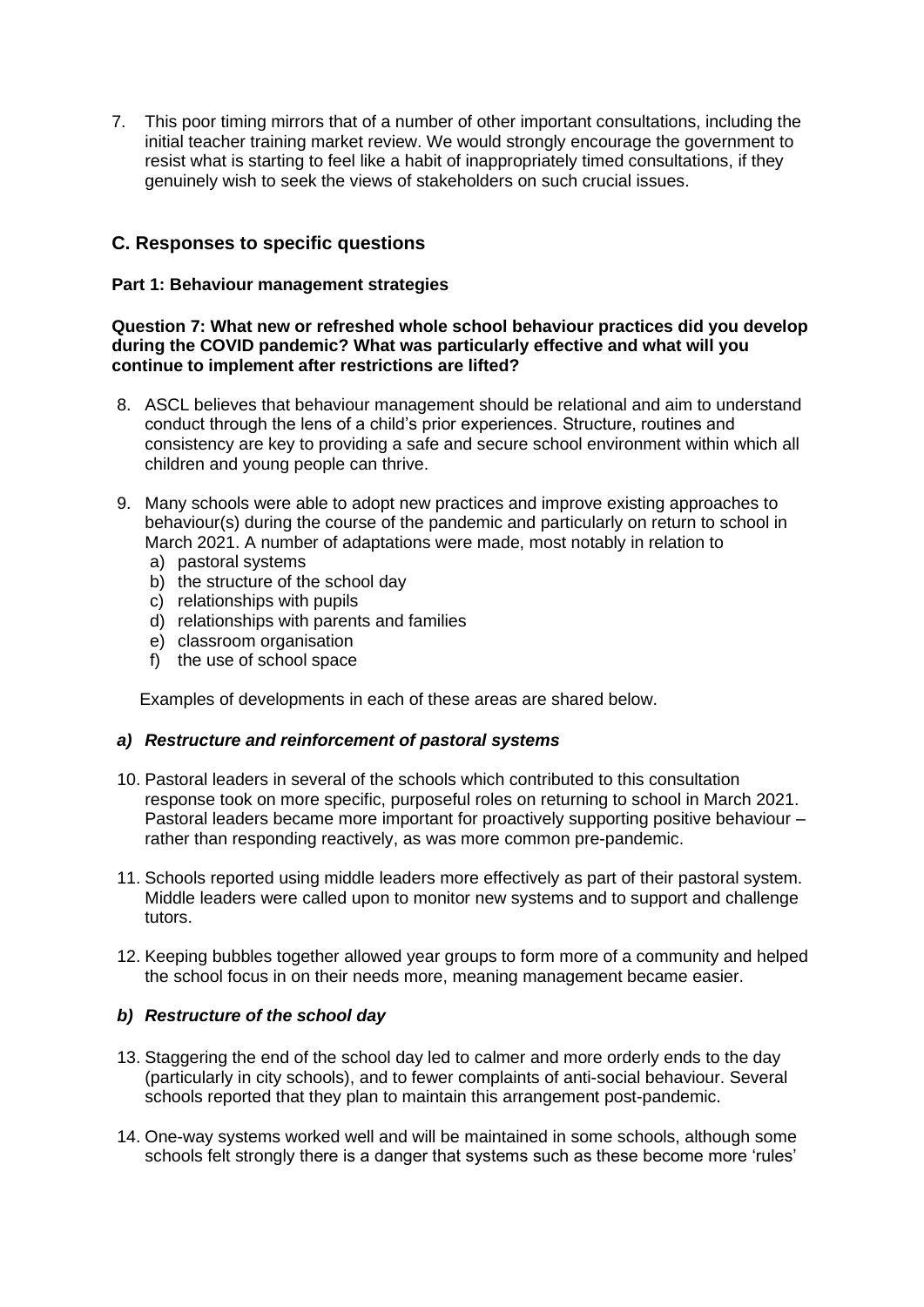to be followed and require maintenance through monitoring and sanction, with little difference being made to outcomes.

15. Systems that had obvious benefits to virus reduction are likely to be more effective in the long term in changing behaviours and reducing risk. Many schools with narrow corridors had already instigated a one-way protocol pre-pandemic; this a good example of children being able to see the reason for a rule.

## *c) Relationship building with pupils*

- 16. Lockdown schooling on-site, for the most vulnerable, enabled positive relationships to be formed with children and adults who the child may not have spent time with before.
- 17. School staff had more time (and generally fewer children in a class) so that it was easier for the positives of regulated behaviour(s) to be noticed and recognised (e.g. 'I like the way you are sitting', 'Thank you for letting me know you were upset before you came to school today. We'll take some time out to share a game with Freddie, to help you feel calm and then you can start your task.'). This type of reinforcement of normal expectations is enormously helpful for children who don't always know what it is they are *not* doing.
- 18. Schools which reported good behaviour systems during the last 18 months also recognised the importance of supporting staff wellbeing, through clear communication of risk assessments and the open communication of reasons for the mitigating measures. The value of supervision in supporting staff develop positive behaviours in children was also highlighted.
- 19. Where school staff were effective in self-regulating their own anxiety in relation to Covid, this was seen to have a positive impact on the children.

#### *d) Relationship building with families*

- 20. More frequent updates for parents and families to cite positive achievements helped to strengthen relationships with families.
- 21. Encouraging parents to take an interest by inviting them into the Google classroom when appropriate has had a very positive impact on the behaviour(s) of some pupils.
- 22. Some schools found benefits in identifying roles for older pupils as wellbeing champions, buddies and mentors to support younger pupils or peers (bubble systems permitting).
- 23. Setting up administrative support to ensure much greater capacity for home school communications about attendance, self-isolation, etc. has strengthened relationships with parents in some schools.
- 24. Recognising parental frustrations and difficulties in maintaining home schooling was also important. Where schools had systems to support those parents, or the capacity to provide in-school support where the difficulties made the children vulnerable, trust was built and maintained.
- 25. Liaison with early help, food banks and local charities also impacted on relationships between families and schools. Where parent trust and support for the school is high, this is likely to impact on the behaviour of children within the family.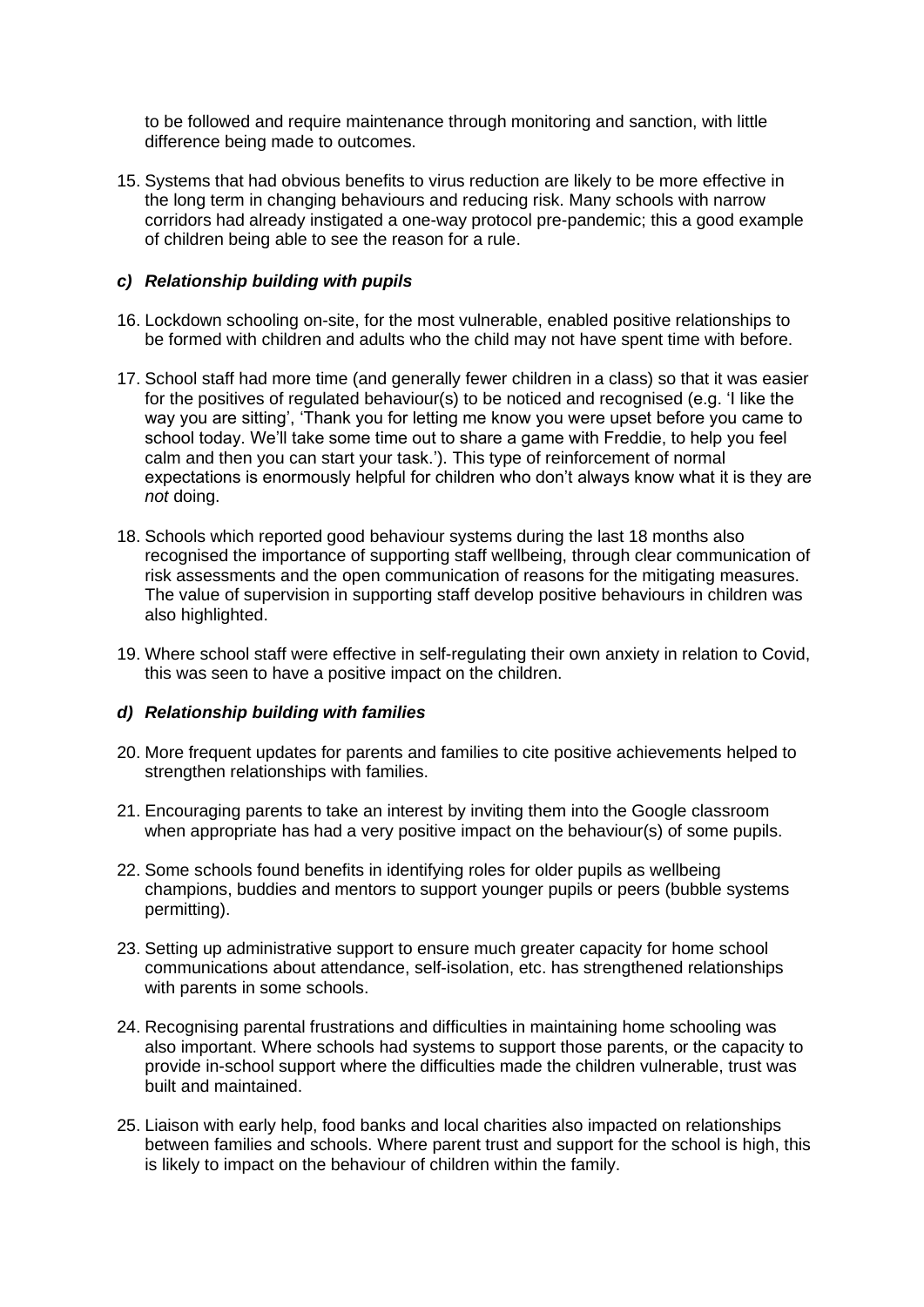#### *e) Classroom organisation*

- 26. Fewer children and fewer moves suited many children whose behaviour(s) is/are a result of their own anxiety.
- 27. Fewer changes of clothes (e.g. for PE) reduced opportunities for tension between peers.

# *f) Use of school space*

- 28. Children and young people spent more time outdoors in many schools. Several schools reported setting up new covered areas in the playground which allowed pupils to be outside even when it was wet. Schools said they would like to invest further is creating all-weather spaces.
- 29. Similar benefits were noted from the use of forest school and outdoor provision in early years settings.

#### **Question 8: What adjustments did you make to the implementation of your school's behaviour policy to respond to any adverse effects of COVID 19 pandemic on pupils? Please explain what was effective and not effective?**

- 30. Most schools reported little change to their behaviour policy. Where changes were made, these were minor amendments to accommodate adherence to Covid regulations.
- 31. Schools that involved children and parents in redrafting aspects of the policy relating to Covid report that they had good success in implementing changes.
- 32. Several schools reported that children with the highest SEMH needs found the weeks leading up to the end of the summer term more difficult than usual, resulting in displays of aggressive or frustrated behaviour(s). This may have been as a result of fatigue, longterm anxiety, or changes to routines at the end of term having a bigger than usual impact. Limited transition arrangements for incoming Year 7s may also have had an impact.
- 33. Staff acknowledging their own fatigue and taking steps to overcome this, such as supervision, talking to colleagues, focused PPA time, etc. all worked well.
- 34. Schools stated that expectations may be outlined in the policy but the practice on the ground is developed through clear, consistent communication and robust school systems: "staff agency and ownership helps to deliver consistency and a pro-active approach to behaviour".

#### **Question 9. Prior to COVID 19 pandemic, what pupil level practices or interventions did you find most effective in supporting pupils to address persistently disruptive behaviour?**

- 35. Schools reported their reliance on clear expectations, shared values and a shared language for behaviour(s). Several schools referred to the importance of using language and actions to de-escalate behaviour(s) and how helpful this had been.
- 36. Several schools had implemented training led by their inclusion teams (involving pastoral leads, DSLs and SENCOs). Training included:
	- de-escalation strategies
	- communication and language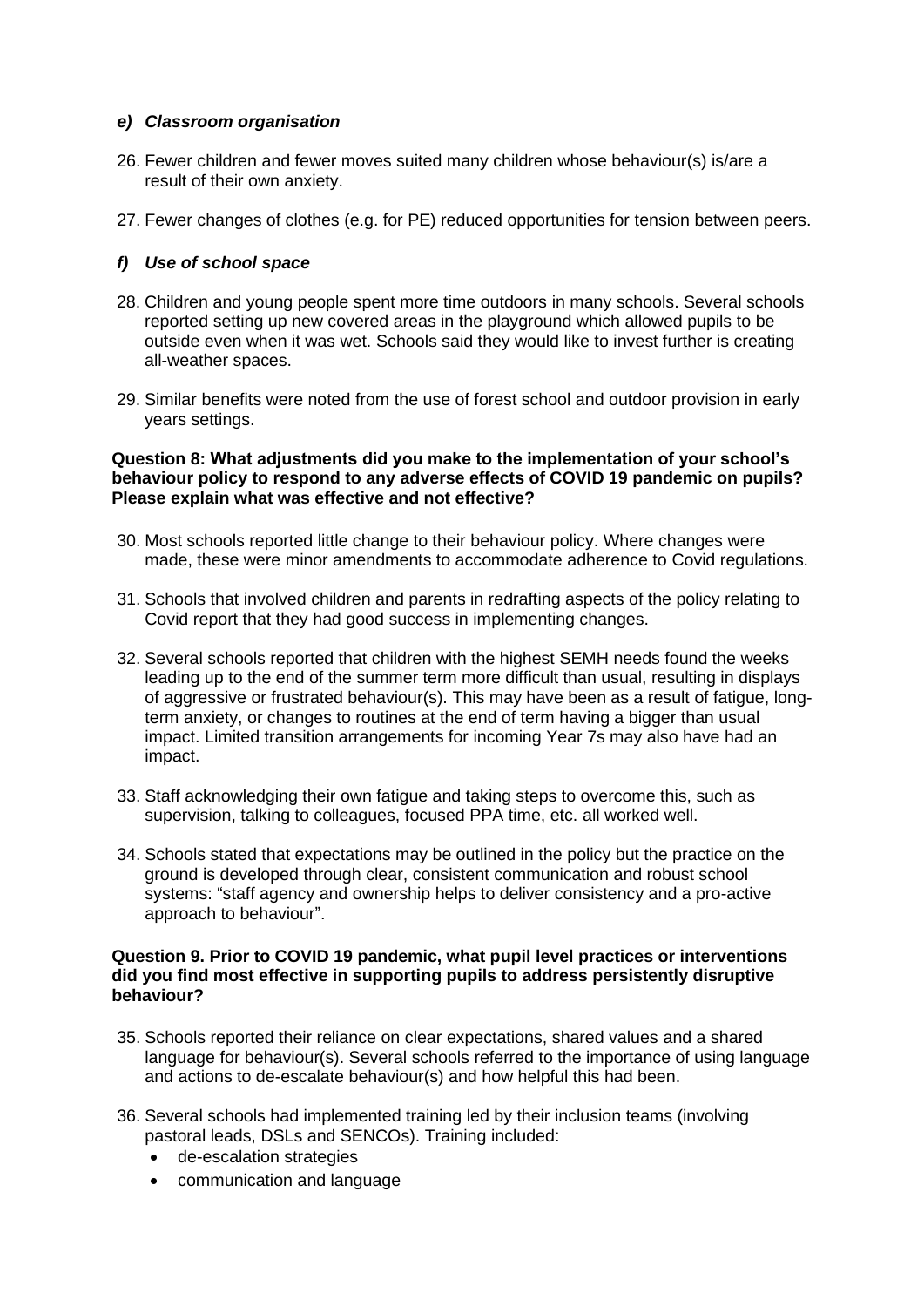- meeting ASC needs
- trauma-informed practice
- parental engagement (Parents and carers of children who frequently disrupt or show aggression often feel ostracised, marginalised, blamed or blame themselves. Clear systems for regular non-judgemental contact makes a difference.)
- behaviour tracking which allowed monitoring of hot spots of behaviours and provided better understanding of triggers
- 37. One MAT leader reflected: "We have consistently monitored behaviour and exclusions and have found our most vulnerable are most likely to be excluded – those with SEND and particularly SEMH, and also those identified as SEMH who are actually SLCN. Covid has allowed us to pause and reflect, consider the appropriateness of behavioural approaches and take account of the increased stress and anxiety a global pandemic has on pupils."

## **Question 10: Prior to COVID-19 pandemic, what practices or interventions did you find were most effective for addressing low level disruptive behaviour?**

- 38. Examples from ASCL members of the most effective pre-pandemic interventions included:
	- restorative practices, including restoring relationships and making apologies
	- thrive interventions, particularly in primary schools (one trust reported a dramatic reduction in sanctions and in exclusions after implementing this approach)
	- shared expectations and language used by staff and recognised by pupils
	- same-day detentions
	- therapeutic interventions such as ELSA, Drawing and Talking, Place2Be
- 39. Schools noted that it was important not just to respond with support for children who display 'loud' behaviours, but to be aware of quieter changes in behaviours in order to identify those who may also need support: "Respond to the 'whispers of behaviour' before they become the 'shouts'."

#### **Question 11: Prior to the COVID 19 pandemic, what pupil level practices or interventions have been effective for pupils with particular vulnerabilities? Which of these approaches helped to better understand triggers?**

- 40. Training that has helped teachers the most has been where they were helped to understand the cause of poor behaviour, rather than simply deal with the symptoms. Most cited were the use of thrive interventions and trauma-informed practice.
- 41. Examples of 'what worked' also included:
	- PEAP (Pre-Exclusion Assessment Process) using structured conversations between inclusion specialists and headteachers to understand the factors contributing to exclusions or those at risk (this has led to a 50% reduction in exclusions in one school)
	- pupil engagement in evaluating their own achievement towards work, language and safety points for each session and debriefing where these were not earned
	- the use of 'silent soaps' watching clips from soaps such as Coronation Street or EastEnders with the sound muted to recognise signs of aggression in body language, particularly for those children whose body language often gives different messages from their verbal communication
	- box of feelings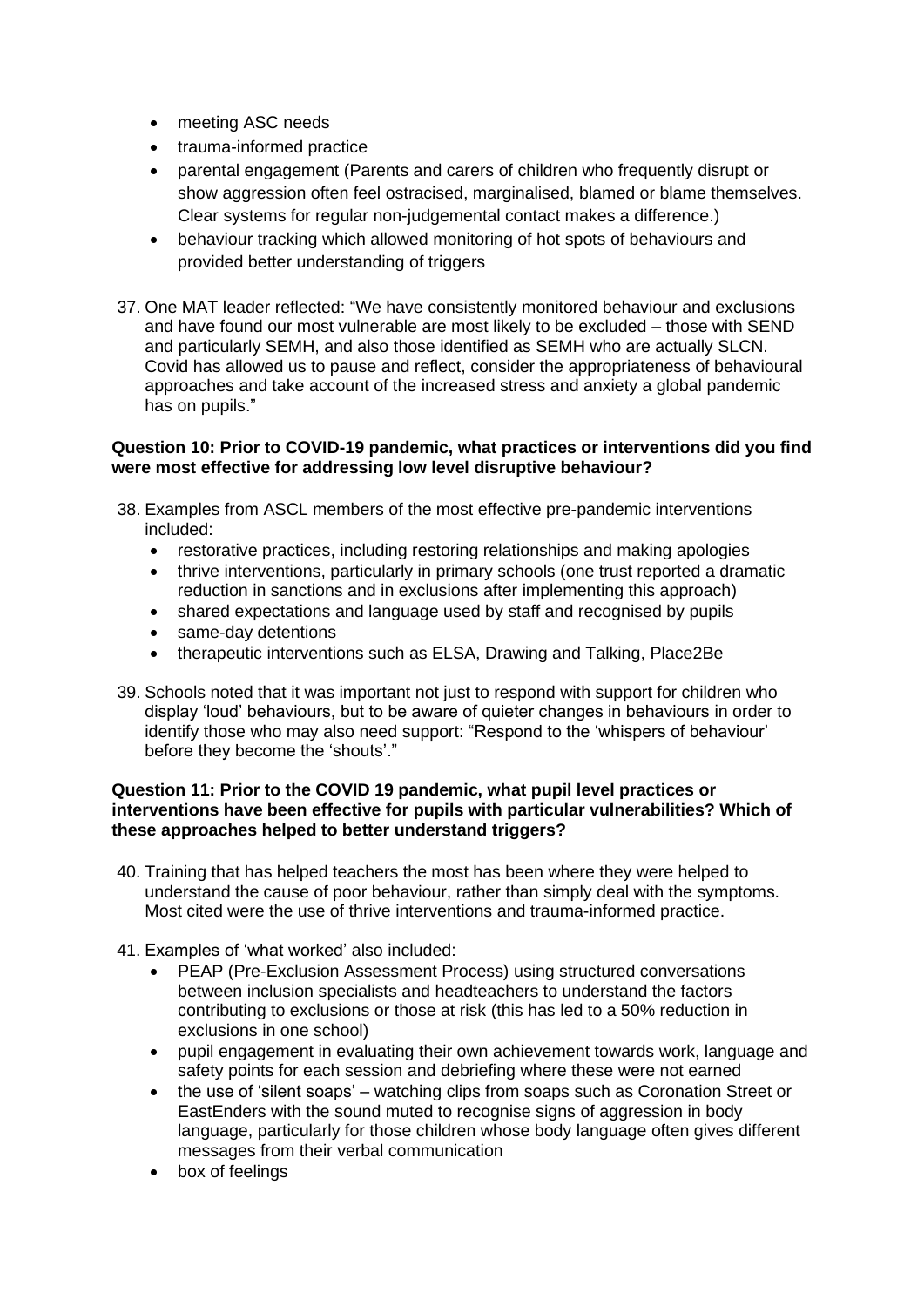- Anna Freud Centre resources aimed at young people and children, e.g. the animation 'We all have mental health'
- 42. Feedback from members strongly suggests that good preparation for teaching prepandemic was the result of effective ongoing whole school professional development. Particularly helpful was training that focused on positive relationship building and understanding anti-social behaviour, and how to respond rather than react.

#### **Question 12: What challenges would or do you face in banning mobile phones from the school day and do you have any concerns about banning phones from the school day?**

- 43. ASCL believes strongly that the use of mobile phones during the school day should be determined by school leaders, who are best placed to decide on the impact of these decisions on their pupils' learning and wellbeing.
- 44. All the schools which fed into this consultation response had a robust and wellestablished policy on mobile phone use. These policies ranged from schools where phones remained in a pupil's bag all day to schools where certain subjects had clearly defined opportunities for using phones to aid learning or retention.
- 45. For example, one leader told us that "We have a strict policy that phones are kept in bags and switched off. It is well established and respected by pupils. Pupils with SEND often use their phones as a support tool in class, e.g. they take photos of work/instructions on the board that they haven't managed to get into their books quickly enough. Sometimes they use their phones to manage timekeeping. This works well and is agreed by the SENCo."
- 46. All the schools we consulted in bringing together this response placed clear limits on the use of mobile phones during the school day. They also recognised that this is an important form of communication for young people and safe use, which needs to be taught as a positive and essential part of the RSE curriculum.
- 47. School leaders unanimously agreed that different strategies were appropriate for different school contexts. For example, a school where the use of mobile phones was being used to communicate with gangs was utterly different from a school where leaders felt inclusivity was being enhanced through the use of digital platforms.
- 48. Many schools also reported different approaches for children and young people of different ages. All the schools we consulted allowed appropriate use of phones by sixth formers.
- 49. School leaders were also clear that oracy and good communication is hugely important, and that pupils were encouraged to communicate with each other during lunch and break times, rather than being on their phones.
- 50. Some schools described how their approach to the regulation of smart phones had changed over time: "There was a total ban initially but now we have clear expectations [around the use of phones]. Pupils can get phones out of their bags if the teacher wants to make use of the technology during a lesson."
- 51. Concerns expressed by ASCL members over a blanket ban on mobile phones included the following feedback: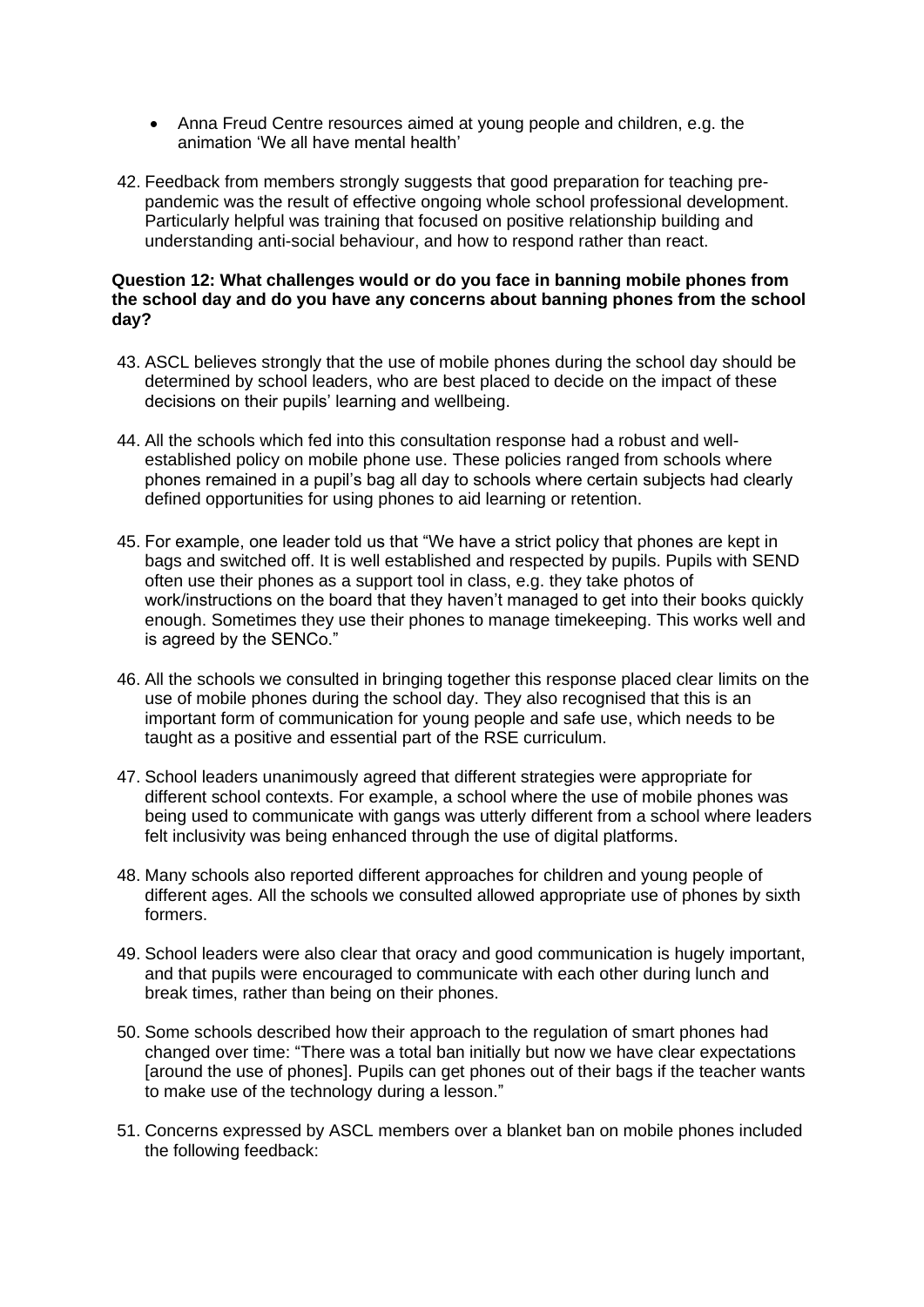- Year 7 should be educated about the safe use of phones. Where they are banned, it becomes even more important that they are encouraged as part of PSHE and RSE to consider the safe use of social media and are able to recognise and report online harms.
- A mobile phone can act as a safety measure. This is especially pertinent for children in the care system, either where they are separated from family members or in a transitional placement.
- Young carers can require a mobile phone to provide essential support to parents.
- A removal or banning policy can trigger poor behaviour fuelled by anxiety.

## **Part 2: Removal rooms and spaces**

#### **Question 13: Is a removal room used in your school?**

- 52. ASCL believes that the term 'removal room' is unhelpful and stigmatising, and should be avoided.
- 53. However, many members identified the need for a space in which pupils can be supported to re-engage constructively and quickly with their class. Quiet rooms with low stimulus, where a child can be supported to use strategies to self-regulate their mood, can work effectively.
- 54. Keeping children safe from harm, including from harming themselves, is important and more research is needed on the purpose, practice and impact of internal exclusion.
- 55. In response to Question 15 below we have listed ways in which our members have described the beneficial use of additional school spaces to support re-engagement of pupils with the curriculum and with their peers.

#### **Question 14: If your school has a removal room, how is it used? Please explain the place of removal rooms in your school's behaviour policy.**

56. All the schools that we consulted which have any form of alternative space for pupils described the importance of including a rationale for this in their behaviour policy, and informing parents and governors about the usage and impact of these spaces over time.

#### **Question 15: What factors are most integral to the success of removal rooms in managing pupil behaviour and what are the barriers to success? Please explain how this is used to improve future behaviour when a pupil returns to the classroom including any evidence you have of their effectiveness or otherwise.**

- 57. Schools have told us the following strategies have led to constructive use of additional rooms/spaces:
	- timebound the time spent here shouldn't be fixed, pupils stay until they are ready to return to class and this timely return to the classroom is the ambition for every child
	- children and young people feel safe here yet don't view it as a reward
	- trained and qualified staff there must be qualified teachers who are able to support pupils to continue working through the curriculum, as well as staff who are knowledgeable about the pupils and trained to support them to re-regulate their behaviours
	- learning opportunities to learn must remain a priority.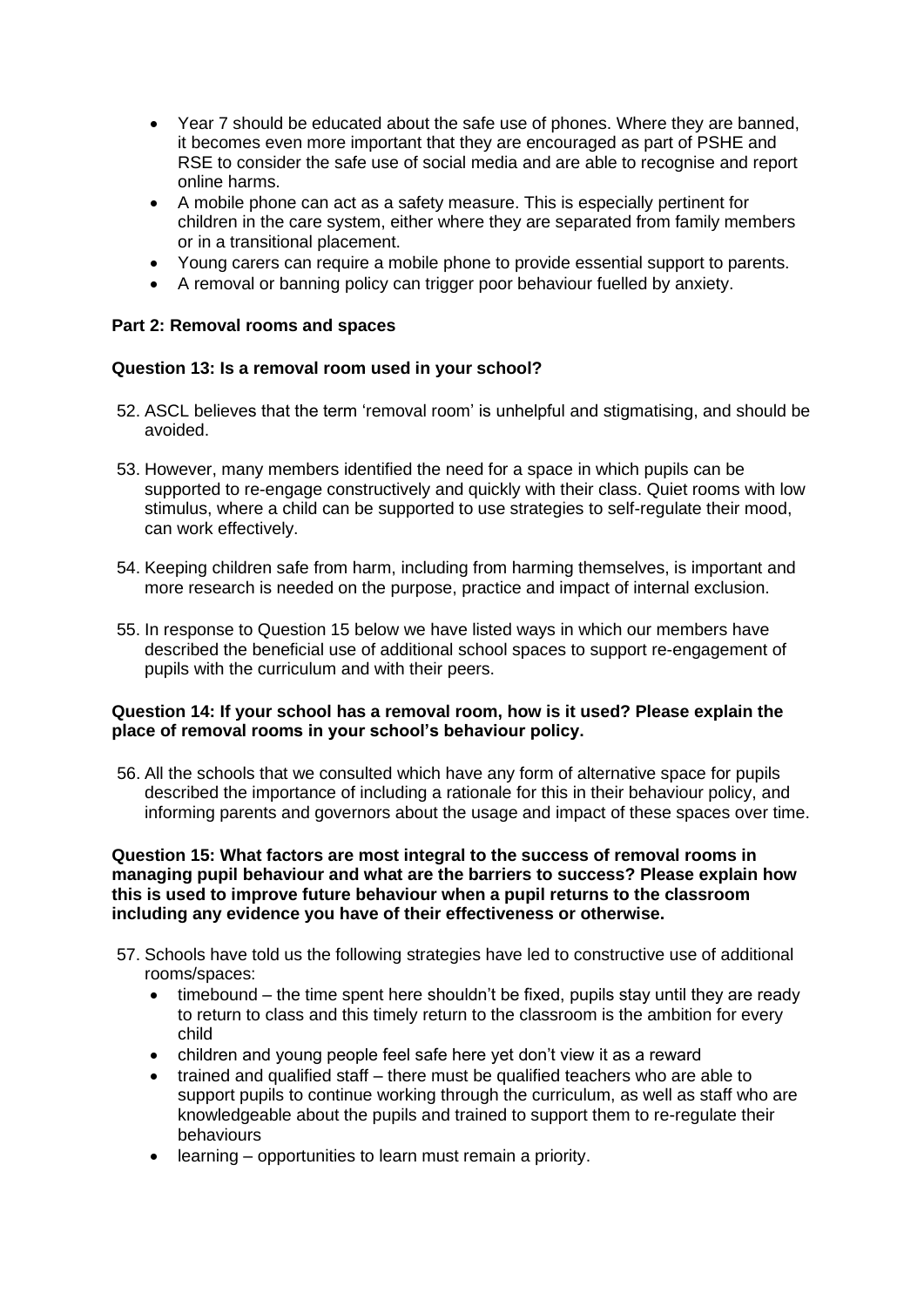- physical intervention where this is necessary for a limited period to protect a child or others from harm, then the wellbeing of the child, appropriate training and legal considerations must be paramount. Parents or carers should be informed of *any* restrictive physical intervention
- debriefing children and staff benefit from the opportunity to separately debrief on what could have worked more effectively, once they are out of the full cycle of heightened behaviour and are able to reflect
- 58. One member commented: "We had an isolation room but it didn't work very well. We reviewed our policy and practice, deciding to trial more of a restorative approach where pupils came for relatively short periods and were encouraged to quickly return to class. We plan to review this again next year as we are concerned that some teachers become reliant on this as a sanction."

#### **Question 16: How do you support vulnerable pupils, especially those with SEND, when placing them in removal rooms? Please comment on challenges, if any, you have faced in these circumstances.**

- 59. The use of 'removal', isolation or seclusion rooms can be particularly inappropriate for children with SEND. However, there is a place for spaces that can respond to the need for a short respite from the classroom. The constructive use of any such spaces should form part of a school's behaviour policy.
- 60. As set out in our answer to Question 13 above, we believe the terminology of 'removal rooms', or the use of a room to isolate young people, is counterproductive. Separation from their peers fails to address the negative behaviour being exhibited by a pupil and can instead further alienate the pupil from their peers. This can result in pupils seeking to then 'live up to' their reputation for poor behaviour.
- 61. Children with special educational needs should not be placed in a 'removal room', or indeed in any room, that fails to support rapid re-engagement into the classroom
- 62. As we explain in our response to Question 13, it is important that schools use all means possible to re-engage pupils into their classrooms as early as possible alongside their peers. Research by Rob Webster and colleagues (SENSE Study 2017) tells us that SEND pupils are regularly separated and segregated from their peers rather than included. The use of any room to separate and segregate pupils rather than include should be avoided.
- 63. Where young people with special needs require a quiet or safe space for the purposes of de-escalation, additional support or restorative behaviour support, the following considerations must be borne in mind:
	- Children and young people, particularly those with additional needs, need to be familiar with the space, to recognise how it is being used and why.
	- Full access to the curriculum must be available so further behavioural repercussions are avoided and learning remains the priority.
	- Staff should be supported through training and modelling to use these spaces in order to be responsive, rather than reactive, to the behaviour of young people.
	- Shared expectations for rapid re-integration should be demonstrated by all staff.
	- Adaptations should be made to help prevent the same issues recurring (e.g. allowing a highly anxious child to sit near an exit, rather than in the middle of a crowded classroom).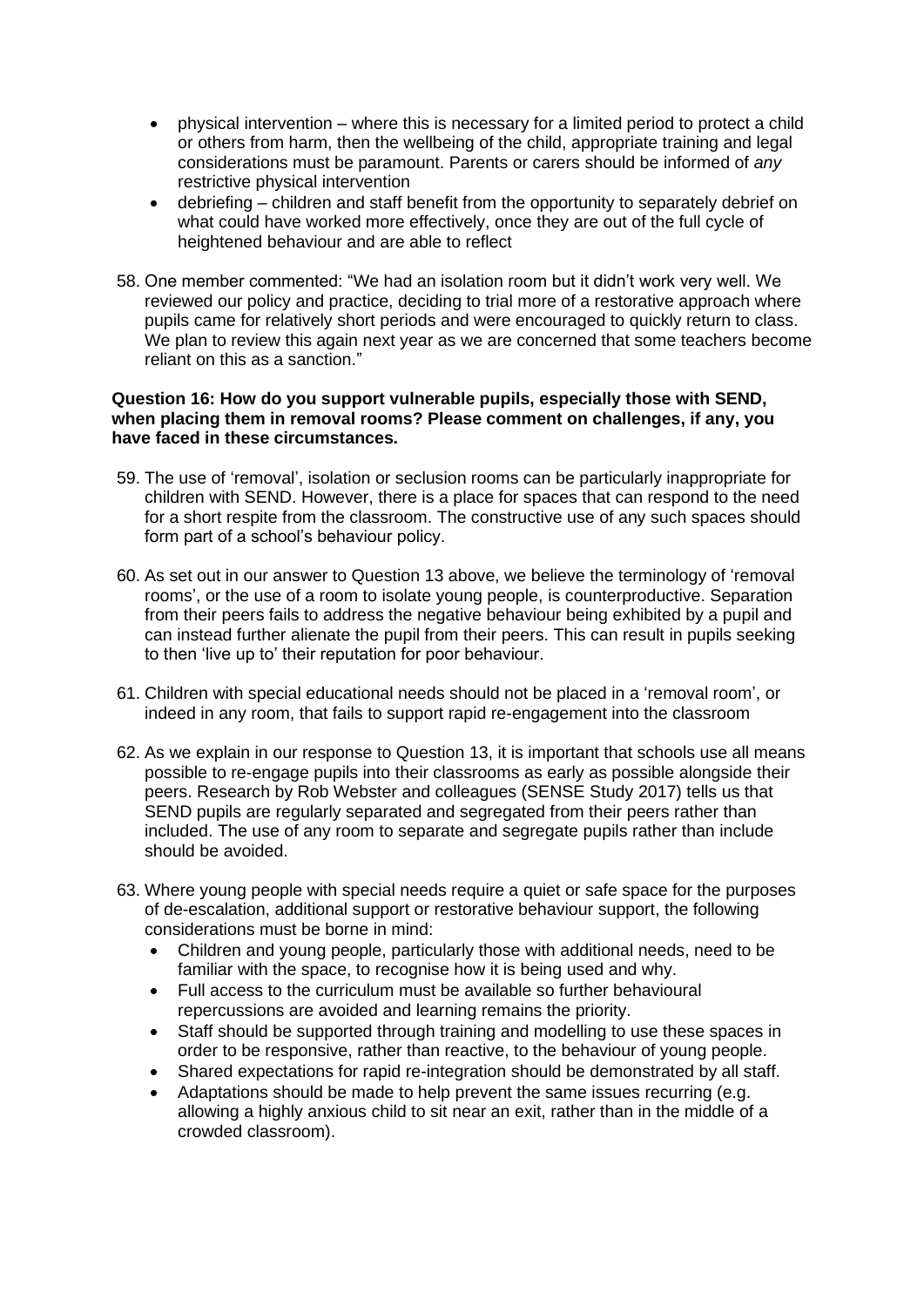#### **Question 17: List any individuals who are engaged with the strategic monitoring of removal rooms for example governors or trustees.**

64. Governors and trustees should be aware of the use of rooms beyond the classroom. The SENCO, DSL, pastoral lead and directors of inclusion should all be involved in monitoring pupil movement and any approaches which separate pupils from curriculum learning and from peers.

#### **Part 4: In-school behaviour units**

#### **Questions 18 to 24**

65. These questions are targeted at individual schools and we are therefore unable to respond.

#### **Part 5: Managed moves**

**Question 25. In what circumstances is it appropriate for a pupil to have a managed move with the aim of permanently resettling in a new school rather than a short term intervention to receive support in an alternative setting? Please identify your school type within your answer.** 

- 66. If done well, a managed move can offer a fresh start for pupils. But there is a danger that managed moves become permanent exclusions by default – exclusion by another name. Managed moves should not be viewed as a 'last chance' or a 'stepping stone' to permanent exclusion.
- 67. ASCL would like to see the piloting of short-term intervention strategies which seek to address the underlying triggers of negative behaviour(s) whilst supporting the growth of the individual as citizen.
- 68. We are aware of some trusts which are looking to trial a member of the 'home school' accompanying a pupil to alternative provision. This would allow the pupil to see their move as temporary and for the member of staff to learn from the expertise in AP.
- 69. Prevention strategies such as this are costly in the short term, but would prevent the costs incurred in supporting permanent exclusions and build capacity across school networks, allowing positive transitions back to the home school.

#### **Question 26: Over the last five years, which type of school have you most often manage moved pupils into? Please select one below.**

#### 70. N/A

**Question 27: What does effective engagement with pupils, parents, carers and other agencies look like throughout the managed move process? Please refer to any practice you may be aware of outside your own school, trust or local authority.** 

- 71. School culture is key. Where schools have existing and robust home-school communication structures, the baseline of trust can make these difficult decisions much easier and, where possible, a shared endeavour.
- 72. Pupils and parents should be given as much of a voice as possible, and also an opportunity for choices wherever this is possible. Where a managed move is imposed